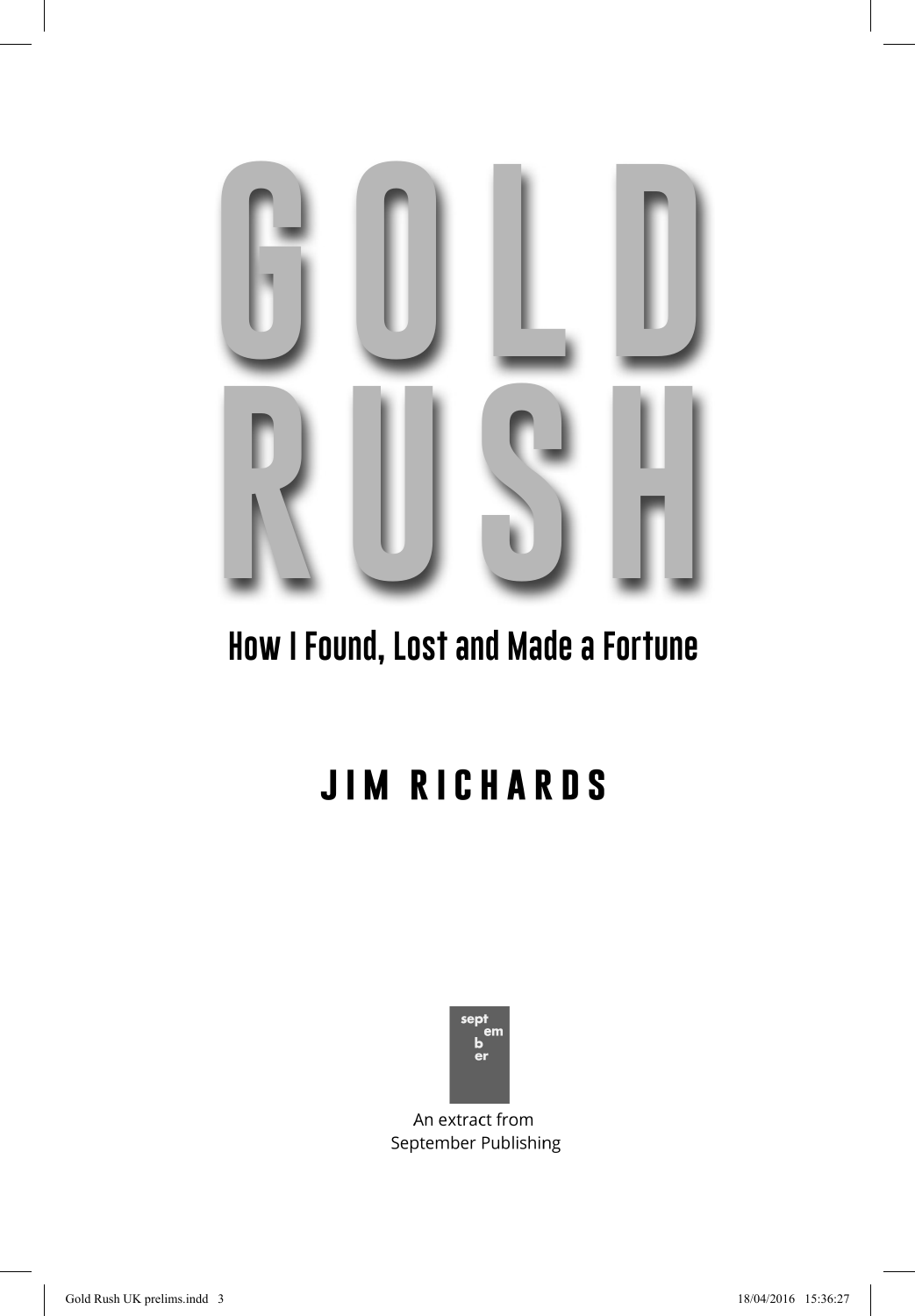#### 1 3 5 7 9 10 8 6 4 2

#### First published in the UK 2016 by September Publishing First published 2016 by Fremantle Press, Australia

Copyright © Jim Richards 2016

The right of Jim Richards to be identified as the author of this work has been asserted by him in accordance with the Copyright Designs and Patents Act 1988.

All images © Jim Richards, except photograph of Seth Blume, courtesy Seth Blume; photograph of Sarah courtesy Sarah Steel.

All rights reserved. No part of this publication may be reproduced, stored in a retrieval system, or transmitted in any form or by any means, electronic, mechanical, photocopying, recording or otherwise, without the prior permission of the copyright holder

Printed in China on paper from responsibly managed, sustainable sources by Everbest Printing Co Ltd

ISBN 978-1-910463-36-9

September Publishing www.septemberpublishing.org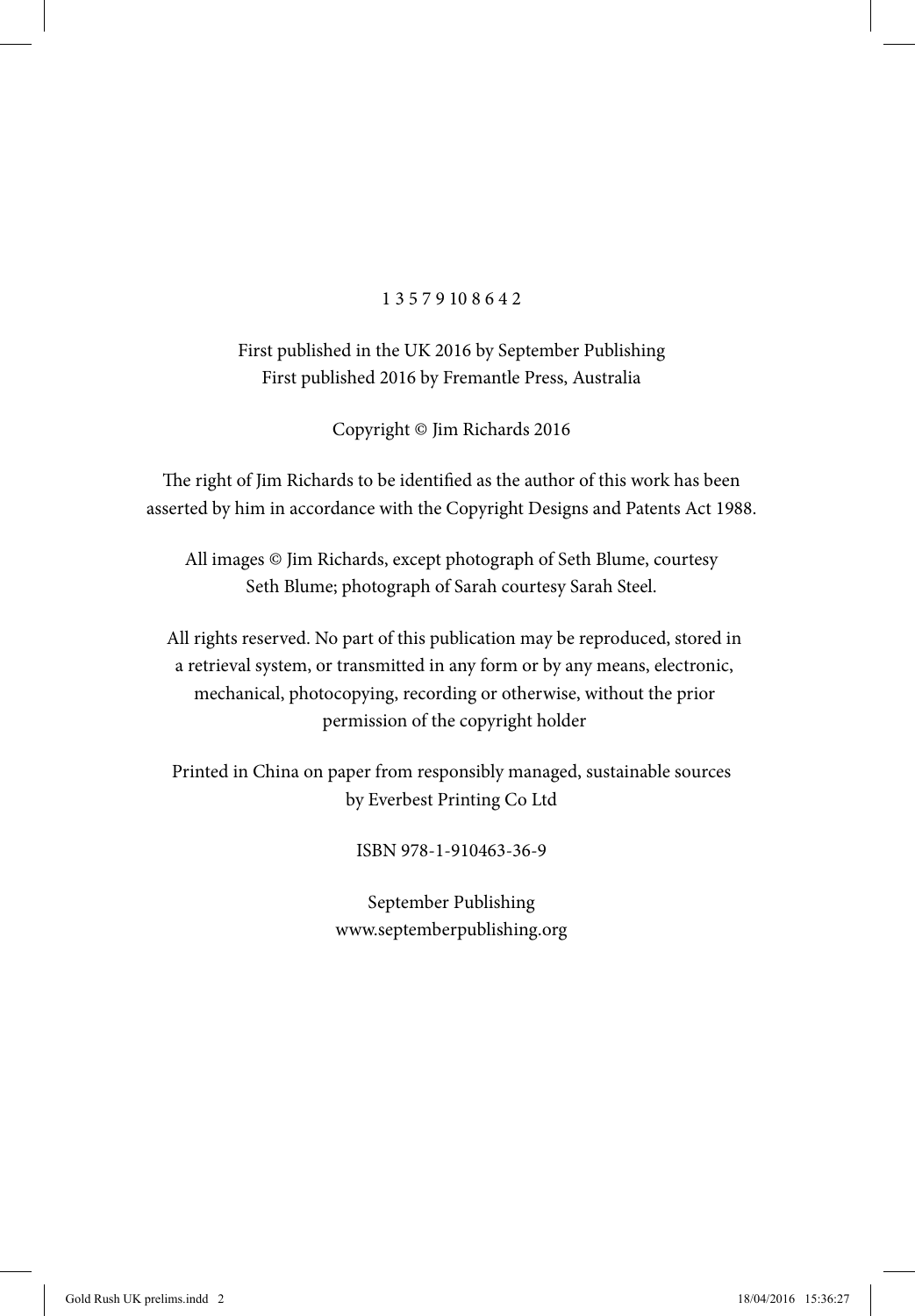## **Author's Note**

This is a true story. The people are not composites, they are real. The actual order of events has, on occasion, been changed. Sometimes a journey was taken in a different direction or manner from that described (e.g. up the river as opposed to down the river): this is to enable the account to better flow. Also to assist the narrative, a couple of the characters were encountered in different places from those portrayed. Some names and details have been altered to protect privacy.

To address the knotty issue of translating historical prices to present-day value, I have chosen a solution which is appropriate for this book. Historical prices are converted to their equivalent weight in gold (in ounces) using the gold price of that time. This weight of gold is then multiplied by US\$1,200 (approximation of the gold price per ounce at the time of writing) to give the current price equivalent in US dollars. All prices are in US dollars unless otherwise stated.

More recent prices (over the last twenty-five years) have been increased to allow for inflation to give more contemporary values.

Weight of gold is stated in ounces (the traditional unit). Grade of gold is given in grams per tonne (industry standard); alternatively, where extremely high grades are described, ounces per tonne is used, which was a common unit historically and is still used today.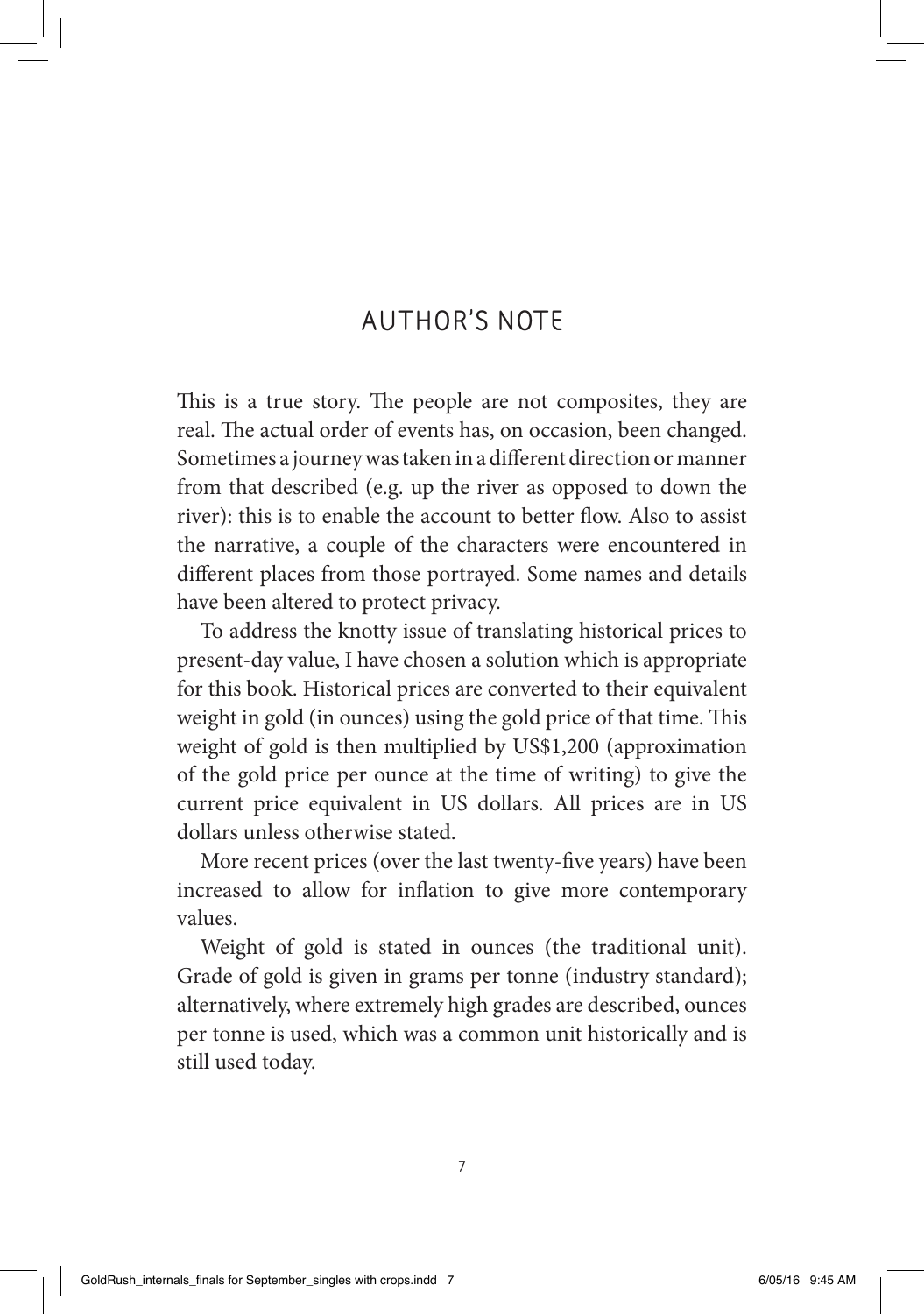### **Prologue**

*There is always a way.* 

*Anonymous*

I was stuck solid. Upside down inside a pothole at the bottom of a fast-flowing river – and my air supply was giving out. With rising panic I started to struggle, but this just made it worse as I packed myself in even tighter. Suddenly I was getting no air at all. I sucked and sucked on my mouthpiece: nothing. How the hell had it come to this?

\*

Over millions of years, quirks of geology created a small number of fabulously rich gold occurrences at places that are now famous, such as Northern California, Ballarat in Australia and the Klondike in Canada. In these special places, gold nuggets littered the surface. Bonanza gold deposits built up to carpet rivers until they were speckled with yellow. When the first prospectors arrived, they could win vast riches in hours.

That is how gold rushes start.

Gold is portable, anonymous and permanent. This makes it the ultimate currency. These unique physical properties have rendered it desirable to human beings for millennia. Gold has caused wars and the destruction of entire civilisations, yet it can also be used to express love and beauty.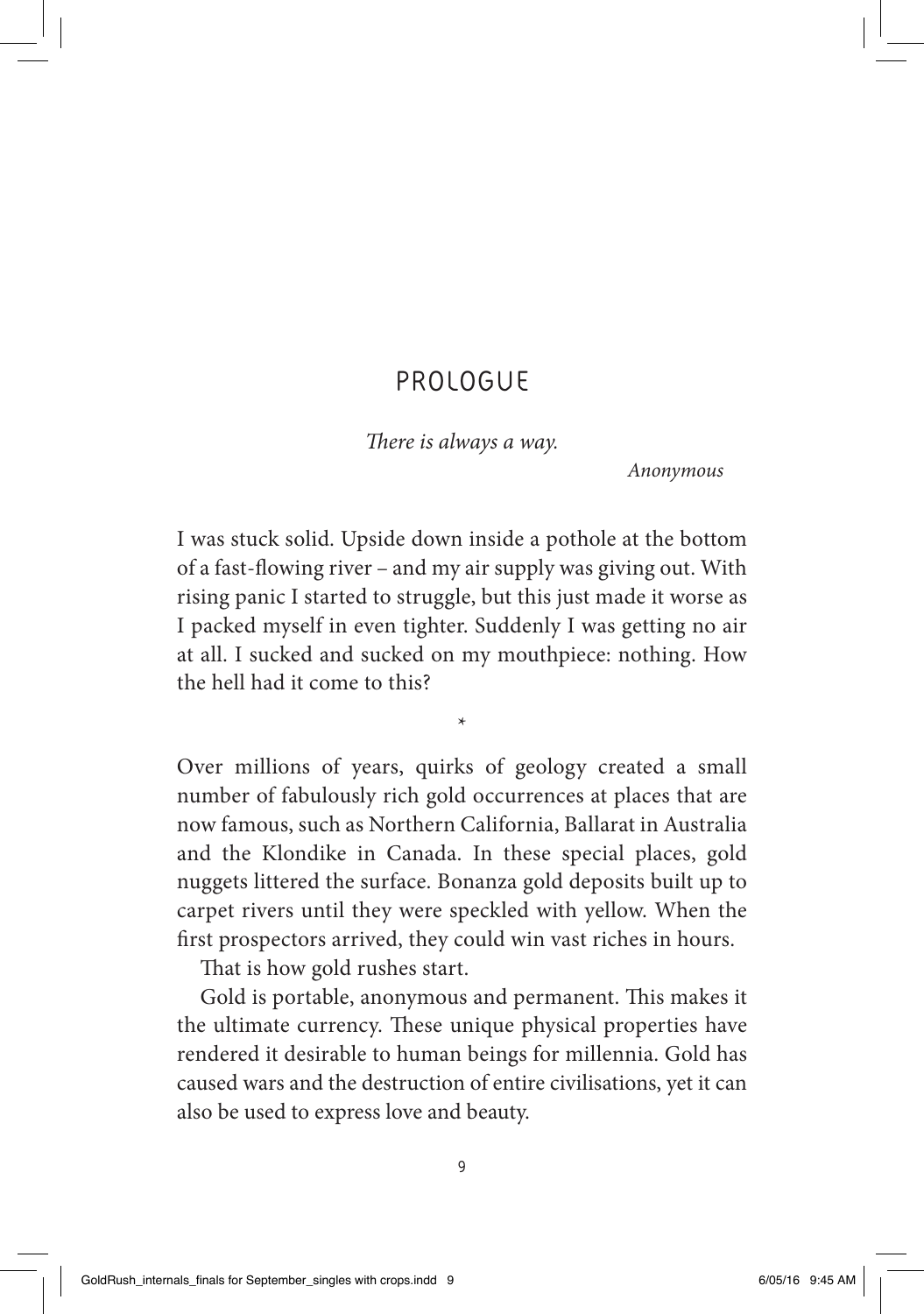**GOLD RUSH**

In AD 1533, during the conquest of South America, the Inca Emperor Atahualpa tried to buy his life from the Portuguese conquistador Pizarro by filling a room full of gold. Pizarro took the bounty and murdered Atahualpa anyway. Gold can do that to people.

Gold is rare. All of the gold ever mined in world history would fit into a 20-metre cube that would easily fit under the first section of the Eiffel Tower. More than half of this gold has been produced in the last fifty years and the production rate is increasing.

The metal is dense and malleable, conducts electricity and has an attractive yellow lustre that does not tarnish. Gold has limited industrial uses, mainly in electronics and dentistry. Most gold mined every year ends up as jewellery, coins or bars.

Gold can be trusted, whereas governments cannot. An ounce of gold would buy roughly the same amount of bread today as it did in ancient Rome. No other currency has stood that test of time. You cannot counterfeit an ounce of gold.

More than ever in today's uncertain times, gold is considered worth holding in its own right as a physical store of value. For much of the last two centuries, finance was underpinned by the gold standard, which directly linked paper money to an equivalent weight in gold. Every country has now abandoned this gold standard, the USA being the last to do so in 1971, and doomsayers predict the return of high inflation as a result of the undisciplined printing of paper money where there is not the gold to back it up.

The quest for gold is unrelenting. Every year, miners produce in the region of 80 million ounces of gold, worth around \$96 billion. About a quarter of this gold comes from 15 million small-scale miners who, in turn, support a further 100 million people.

The miners take the gold from one hole in the ground and the bankers put it back into another hole. It is the journey in between that is the interesting bit.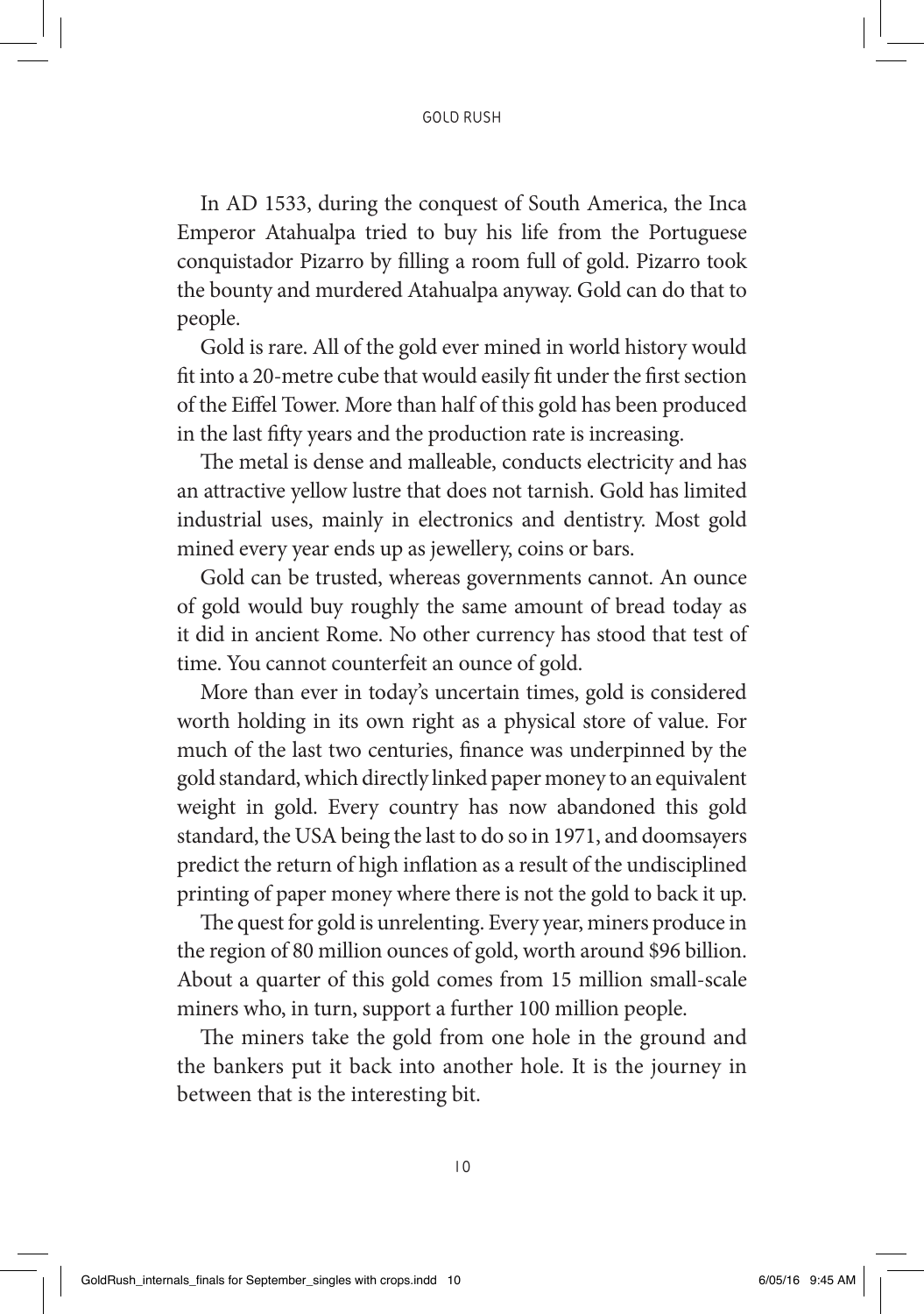People continue to join gold rushes in ever more remote locations. A recent rush to La Riconada in Peru, where gold is mined from under glaciers, has put 30,000 people onto the side of a mountain at over 5,000 metres, creating the highest city in the world. Ongoing gold rushes in West Africa, Indonesia and Brazil still attract modern-day fortune hunters, dreaming and scheming for profit and adventure.

All this goes some way to explaining how I came to be trapped, upside down, in a South American river with my air supply cut off. I had left my ordered life as a young army officer in the UK to follow a dream that had become an obsession: to strike it rich in a modern-day gold rush. I had come to South America because that's where the gold rush was.

\*

I shared a common purpose with the countless thousands of other people who had chased gold rushes throughout history. The aim was to make a lot of money – quickly.

This is my story: a tale of adventure, disaster and skulduggery, where vast fortunes could be made or lost based upon luck or persistence. There are plenty of screw-ups, nightmare encounters, relationship problems and mad characters from my experiences in various gold and diamond rushes around the world. And yes, there are potholes packed like jewellers' boxes with gold and diamonds too.

Mining is messy, some of it is destructive and at times it is downright lethal. But the industry also supports a vast web of otherwise impoverished and marginalised people. Some of these people I have known, respected and loved. You will meet a few of them in this book.

There is only one rule in a gold rush: you have to turn up. So my quest moves from diving for diamonds in the piranha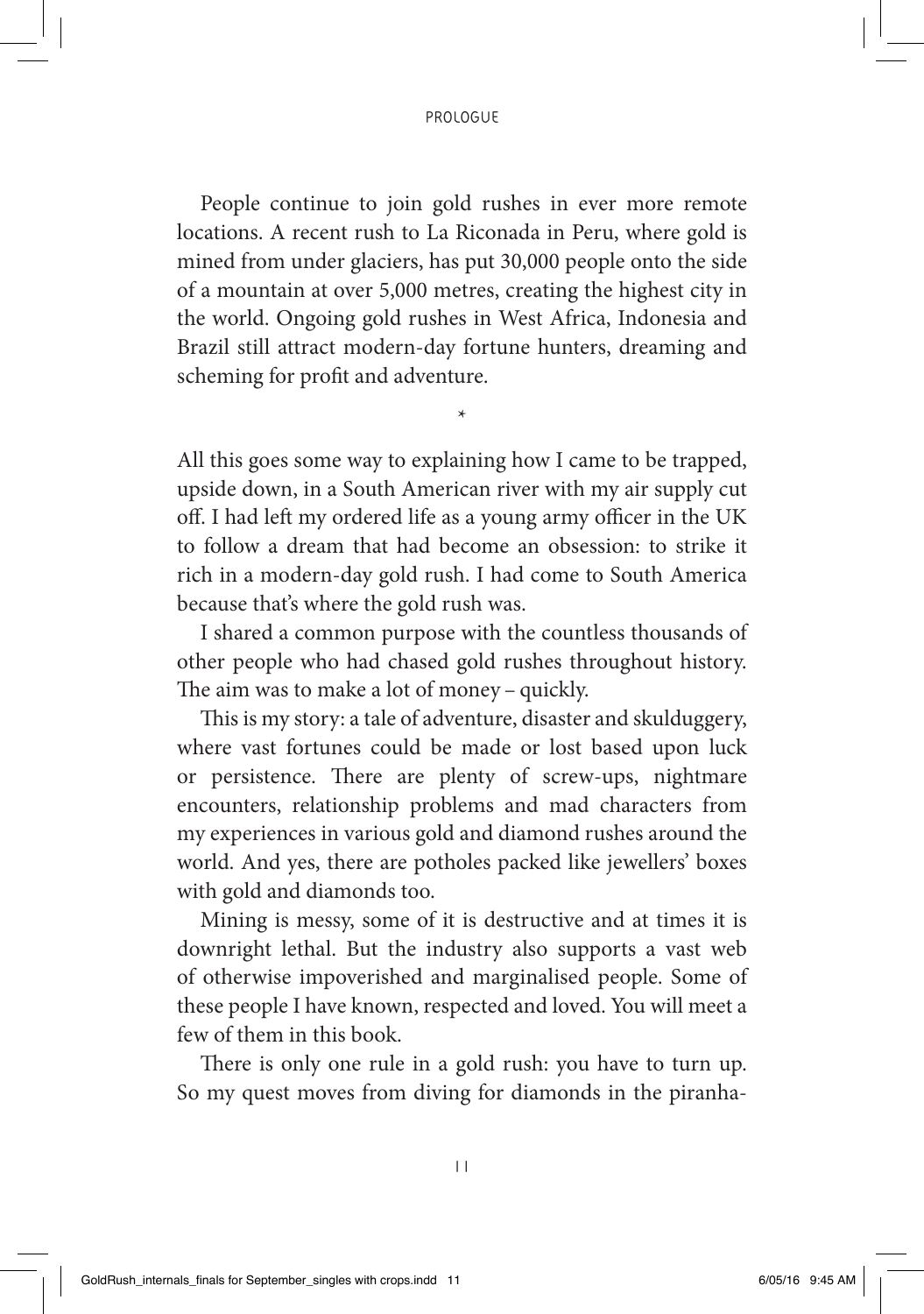infested rivers of South America to discovering a fabulously rich gold mine in Western Australia; from getting caught up in the world's biggest ever gold-mining scam in Indonesia to accidentally starting my own gold rush in the war-torn jungles of Laos.

To find the gold, I first had to find myself. I needed to dig deep and discover the resilience and fortitude required to overcome the solitude, remoteness, disease and violent criminals – to come out on top.

Joining a gold rush is an act of self-belief. In the face of overwhelming odds, I had to believe that I would find the gold I was seeking; why else would I go?

To sustain that self-belief for an extended period, I had to grow. In my case, from an inquisitive but ineffective boy into a fit and determined man, and then from that man, I hope, into a more insightful, rounded and potent individual.

But should you go through all of the sacrifice, adversity and hardship of joining a gold rush today (and you can), and should you be one of the lucky few to actually find something – be careful. Gold can do strange things to you. It can magnify a weakness in your character, it can corrupt your values and it can persuade you to do terrible things. This was the moral dimension to my journey.

Would I own the gold, or would the gold own me?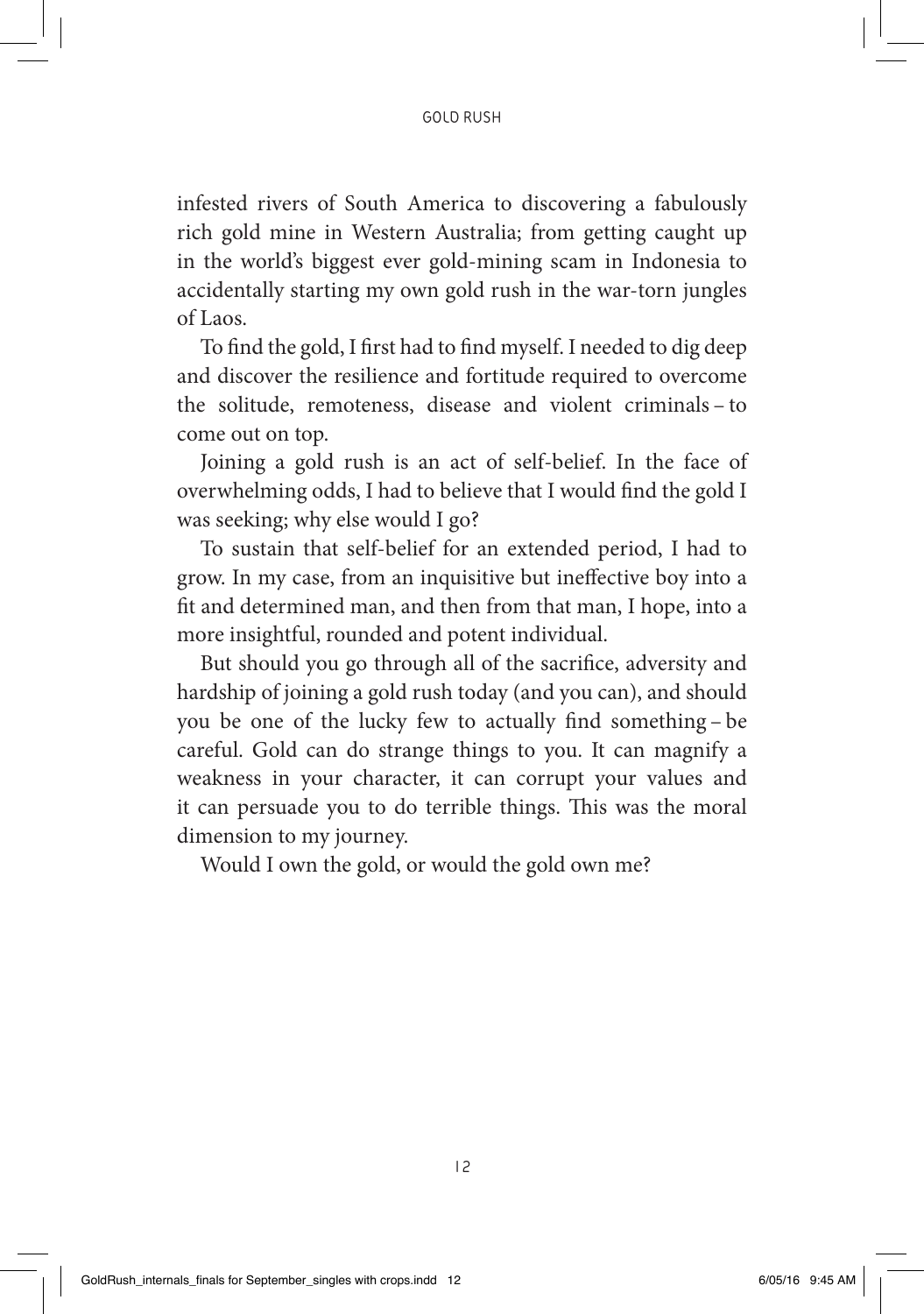## Chapter 1 **First Strike**

How you react to chance, luck and random events is a defining factor in prospecting. My introduction to gold mining was the result of one such fortuitous encounter. This occurred when I was aged seventeen, in the prosaic setting of the school dinner queue. I glanced at the noticeboard, and saw displayed the following opportunity:

> *Gold Mine in West Wales Summer Vacation Work See Mr Hamer*

I did not know that the course of my entire future lay in that modest sign.

One of my favourite places was my local museum in Cardiff, where I had often lingered over the gold artefacts and coins. So I already knew that I liked gold, or at least the idea of it. I saw Mr Hamer and signed up – to my surprise I was the only one who did.

The job also looked like a better option than staying at home with my parents when my school report arrived. Dad was never impressed by my academic progress at my boarding school – Christ College, in Brecon, Wales. It was fair enough: he was a brilliant and successful surgeon who saved people's lives; I was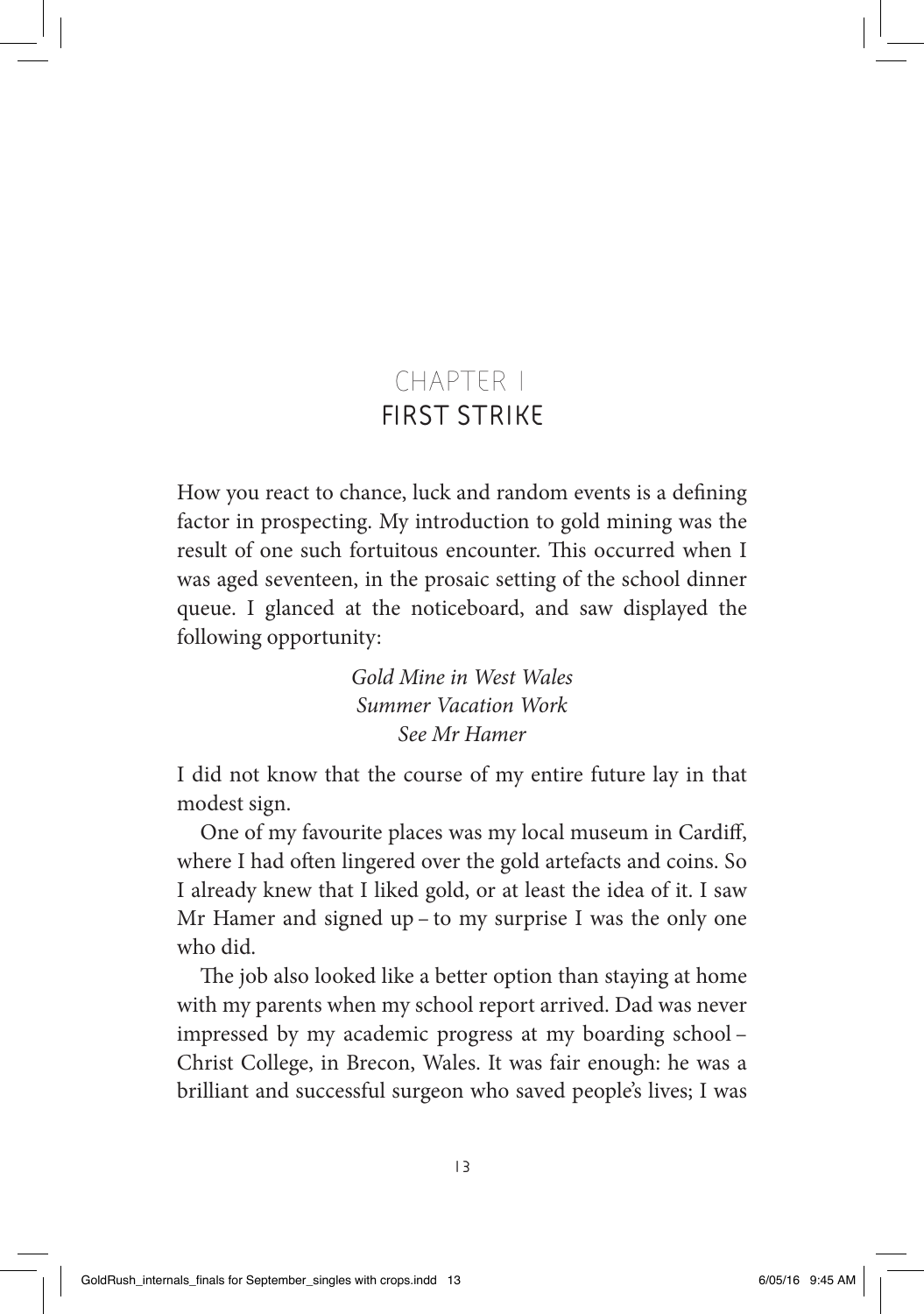a dreamy and unsuccessful teenager who sat around reading adventure books.

\*

In Great Britain, gold has been mined intermittently at a number of places, including Scotland, Cumbria, Devon and Cornwall. Helmsdale, north of Inverness in Scotland, was the site of a gold rush that took place in 1869, triggered by a prospector who had recently returned home from the Australian diggings. It was a brief affair, although at its peak there were around 600 diggers. You can still go to Kildonan Burn today and pan for gold.

Crawford Moor in southern Scotland was probably a much more significant producer. Mining occurred there mainly in the Middle Ages, so the amount of gold that was mined is unknown. All that remain are tantalising written records describing fine specimens of gold in quartz.

By far the greatest recorded gold production in the UK has come from the Dolgellau area in North Wales, where around 100,000 ounces (worth \$120 million at today's prices) have been produced since 1861. This includes gold from the famous St David's Mine in Clogau; since 1923 the wedding rings of the British Royal Family have been crafted from a single gold nugget from this mine.

I spent the summer of 1981 in the other Welsh gold-mining district, at Dolaucothi in West Wales, which is the site of the only known Roman gold workings in Britain. This area produced gold as recently as the 1930s, but when I arrived it was no longer an operating mine; the National Trust had transformed it into a tourist attraction.

\*

Here, in this small and remote area, people over 2,000 years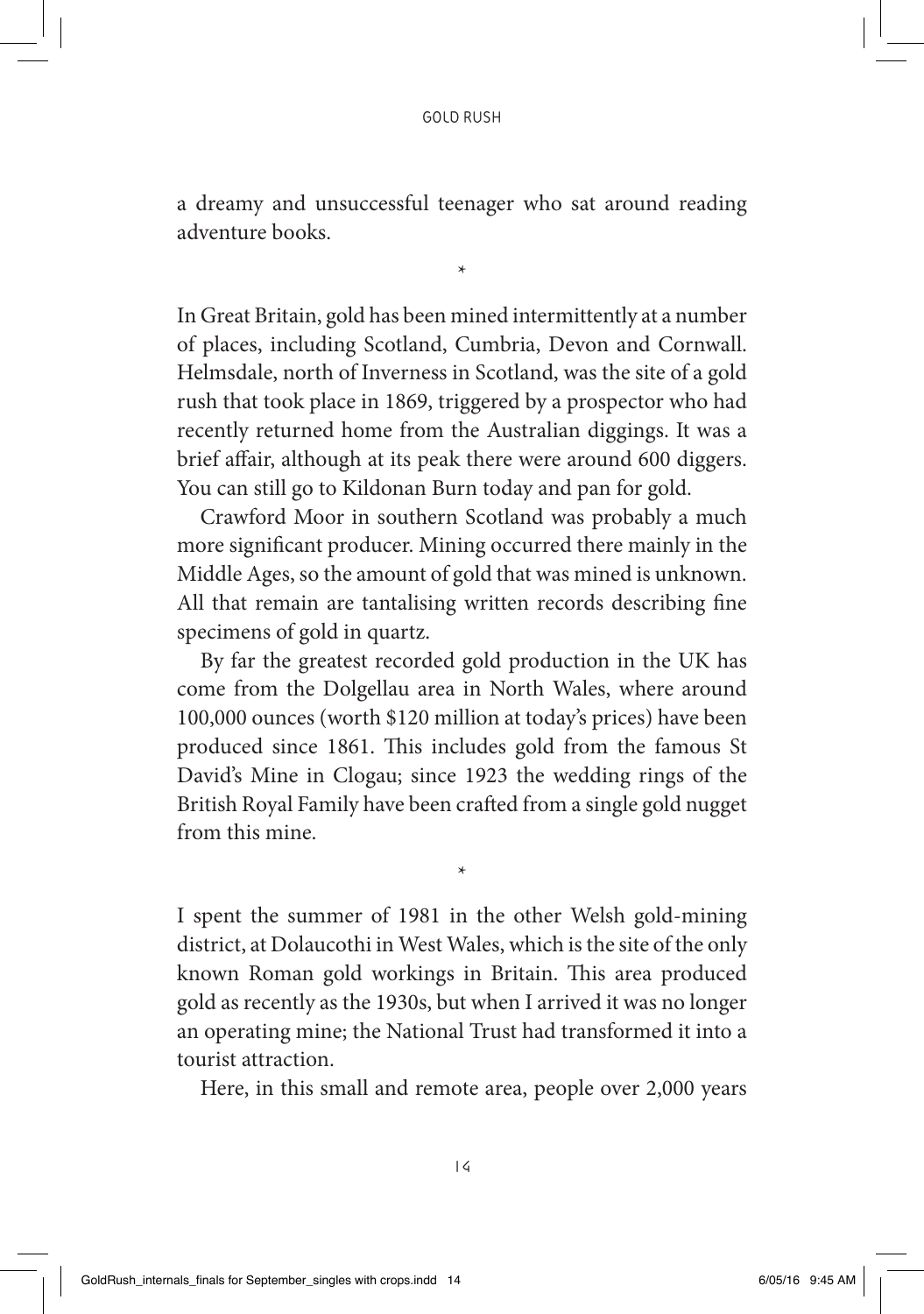ago had mined considerable amounts of gold using little more than water and muscle. My thoughts ran riot: just imagine what was still left!

My job was to guide tourists around the old mine workings and to provide an informative commentary for the hour-long tour. My only qualification for the job was that I was prepared to work for nothing. The other guides were all either geology or mining engineering students from Cardiff University.

A fellow guide and I set off with twelve tourists on one of our five tours for the day. We were all kitted out with miners' helmets and head torches. First up, we toured the tight tunnels and shafts of the modern underground workings from the 1930s. We then popped out of a small opening into the blazing sun and onto the side of a grassy hill. This was my favourite part of the tour: the old Roman gold workings. We crawled into one of the short adits (horizontal tunnels) and shone our miners' torches onto the roof. There were thousands of small pick marks hewn from solid rock by the original miners from the local Welsh tribe, the Demetae, who had dug out the tunnel by hand.

Like me, the tourists found it deeply moving to run their fingers over notches that felt as fresh as the day they were made some 2,000 years earlier. We all sensed that physical connection with the ancient miners and their impressive endeavour.

Back in the open air, I continued my spiel. 'The gold ore was found in quartz veins just below us, and to break up these hard veins, fire setting was used. This technique involved lighting fires against the area to be mined. Once the maximum heat was achieved, the hot rock was then instantly doused with water. This action fractured the rock, allowing it to be scraped out using hand tools.'

The tourists stared down the slope of the peaceful, green hillside trying to imagine this violent activity of long ago.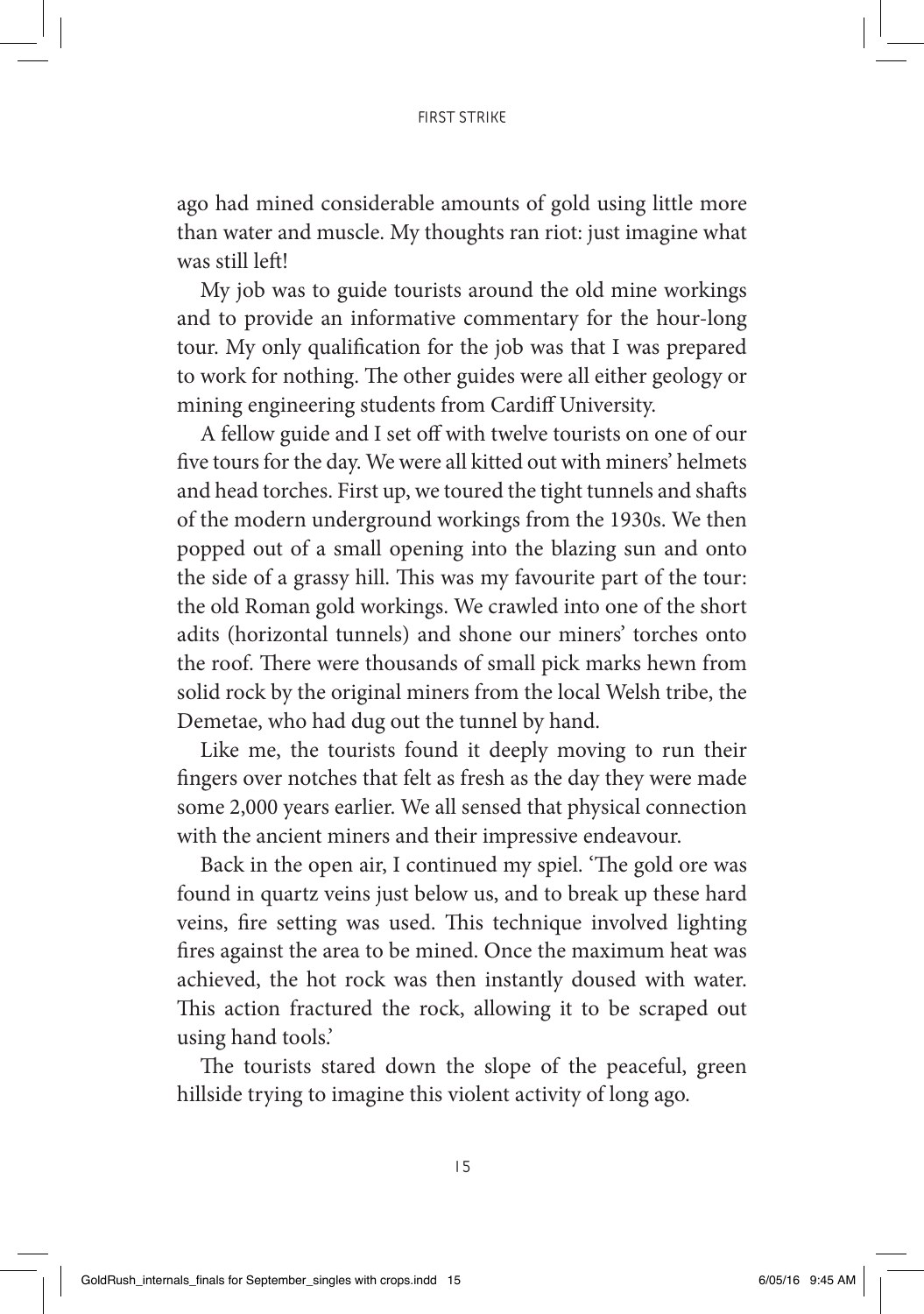'The ore was then crushed to allow the release of the fine gold particles. This crushing was done using waterwheelpowered, stone-tipped hammers. After crushing, the ore was stacked on the hillside and below were lain sheep's fleeces. Water was released from the aqueduct-fed reservoirs you can see just above us, and this flushing water washed the ore over the fleeces. This process was called hushing.'

Hushing was used both for treating the ore and also for breaking up the hillside to assist in the mining or discovery of further ore. This extensive type of mining is well described by the Roman historian Pliny in his encyclopaedic book *Naturalis Historia*. Ironically, Pliny died in a geological event: the eruption of Vesuvius in AD 79.

'The fine wool of the fleeces caught and retained the much heavier gold. The lighter waste was washed away.' I was getting animated as I approached the punchline. 'Once the process was complete, the fleeces were hung out to dry and then burnt. The ashes were retained and washed, with only the near-pure gold remaining. This widely used technique may have been what gave rise to the myth of the Golden Fleece.'

'What happened to the sheep?' asked a woman with a Birmingham accent.

'Umm, no, no, madam. The fleeces had already been shorn from the sheep, it was just the wool they used.' Her obtuseness shook my confidence, but I tried to recover.

'So, ladies and gentlemen, standing on this one hillside in Wales, the five basic principles of mining can be seen: discovery, extraction, crushing, treatment and recovery. Just think,' I finished, 'you could do that too: you could actually mine gold!'

'Wouldn't the National Trust object if you did?' asked the same woman.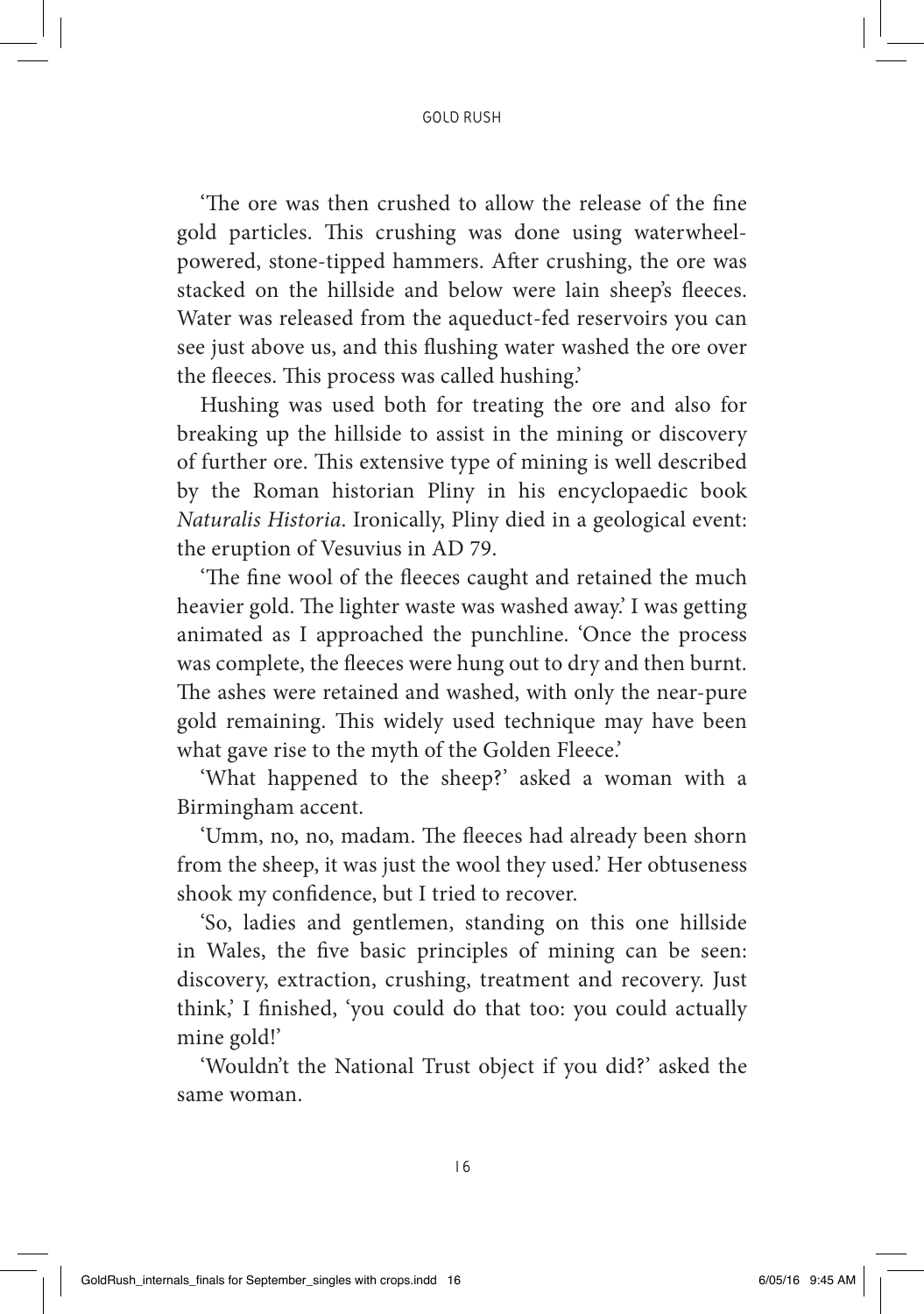'Well, yes, they would. I didn't mean right here, but you could mine it *somewhere*,' I said, somewhat exasperated. Talk about a literalist.

We made our way back down the hillside and ended the excursion at the grave of Ned, a tour guide who had died of malnutrition. At the top of Ned's gravestone stood the nonetoo-subtle tip box emblazoned in bunting. A bad poet had written onto the slate:

*Here lies poor Ned, the best of geologists He gave his life to guiding tourists He wasn't paid and never ate Alas the tips stopped at his plate.*

A convincing eulogy to Ned followed and even the lady from Birmingham got the hint.

In fact, the National Trust that ran the mine did supply food and basic accommodation. So all the tips were naturally spent down at the Dolaucothi Arms pub, which served an excellent pint of dark mild.

Every night, drinking was combined with wild speculation about lost mines, gold rushes and nuggets. You could still actually make money out of gold mining? This was an enthralling thought, especially as I considered myself lucky just to be here, in this wonderful place, working for nothing. My teenage brain, alcohol and a crazy idea were combining and, through this intoxicating mix, I became hooked on the idea of gold mining, and I have been ever since.

On a quiet day I headed out with one of the geology students and an old gold pan to make our own humble discovery. The geology student seemed to know what he was doing and we

\*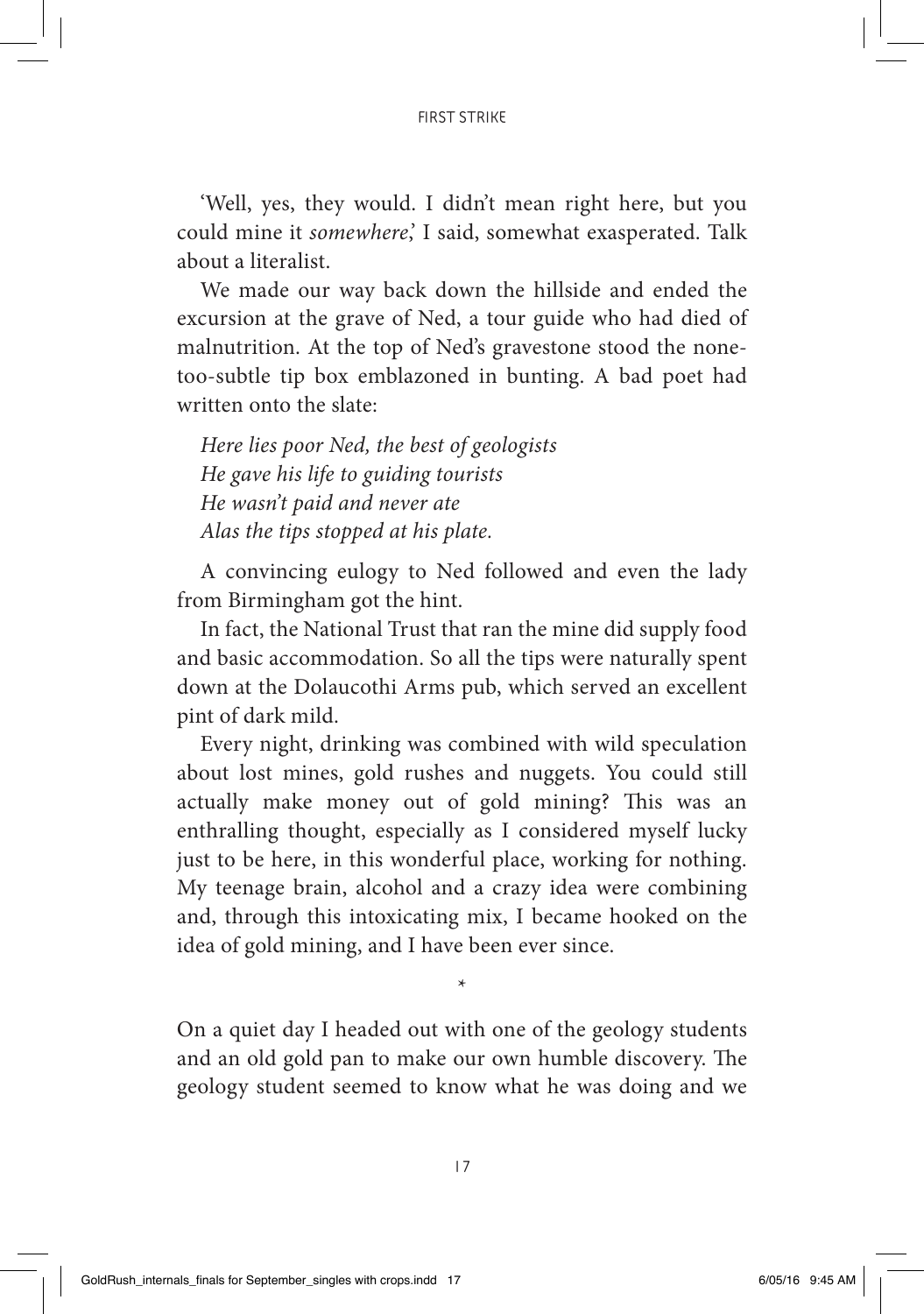went down to the River Cothi just below the mine. This looked like a good place to search for alluvial (river) gold.

Gold is heavier than everything else in the river, so it is the first mineral to drop down from the flowing water and get caught in the bedrock. Just after a waterfall, we found a potential trap site that looked like a good spot. We dug a hole to the base of the river gravel and then exposed the bedrock. My student friend informed me that this boundary between the bottom of the gravel and the top of the bedrock was usually the best place for finding alluvial gold. We dug out the gravel at this interface and shovelled it onto a sieve that fitted over our gold pan.

Once the sieve was full, we lowered it and the gold pan together into the water and jigged them up and down so the finer material fell through the sieve into the pan below.

We then checked the sieve for gold nuggets – no such luck. Then, with a circular movement of the pan, we washed the remaining fines (less than 2 millimetres in diameter), removing the lighter material. A final swirl left the remaining heavy fraction of black sand in a tail at the bottom of the dish.

'Look, Jim. Look!' cried out my friend excitedly, pointing into the pan.

Right at the end of the tail were five fine specks of gold, unmistakable even to the untrained eye.

The psychology of gold panning is strange: you start out believing you are going to find a large nugget and end up perfectly happy with a fine speck. Gold is like a homely fire; just seeing it lifts your spirits.

Our specks weighed roughly 0.02 of a gram. We would need to wash 1,555 pans to get an ounce of gold worth \$1,200. A strange queasy feeling developed just above my stomach, a mixture of eagerness and greed; we hadn't found much gold,